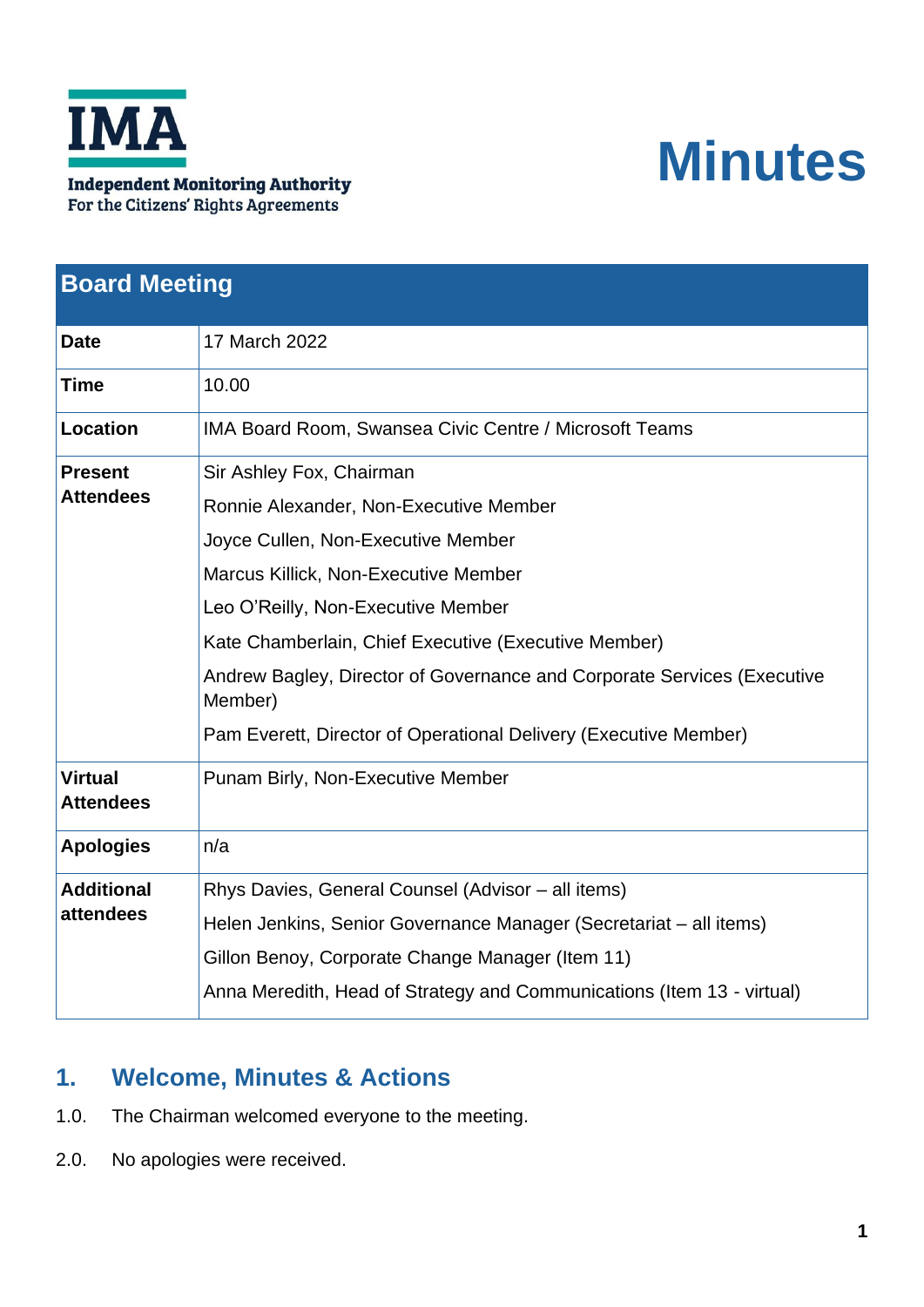3.0. The latest Register of Interests was shared with papers for the meeting. No further interests were declared relating to items on today's agenda. The Register of Interests is available on the IMA website.

## **2. Previous Minutes and Actions**

- 4.0. Minutes from the previous meeting (16 December 2021) were approved.
- 5.0. Actions were reviewed, updated and closed where relevant.

## **3. Chairman's Report**

- 6.0. The Chairman provided an update on his recent activities noting a very positive meeting with the EU Ambassador to the UK in Swansea who seemed content with the work we are undertaking.
- 7.0. Embassy engagement continues with meetings held with the following since our last board meeting: Luxembourg, Czech Republic, Sweden, Iceland, Austria and Lichtenstein (via Switzerland), Malta, Norway, Estonia and Croatia. We have now met with 26 of a possible 30 embassies to date.
- 8.0. The Chairman highlighted that one of his duties was to review the IMA's committee membership and propose changes to the board. As the IMA board had been in place for just one year he proposed to continue with the current membership for 2022 and would review the position in December. Board members agreed this approach.

#### **Action: Secretariat to commission Committee Review November 2022.**

## **4. Feedback from Board Committees**

- 9.0. Each of the Committee Chairs provided a brief overview of recent discussions at committee meetings held since the last board meeting. Updates supported the written summaries circulated with meeting papers.
	- 9.1. The Chair of the HR and Renumeration Committee noted recent discussion on the ways of working policy post Covid-19 and the change of focus for future meetings in order to take a 'deep dive' into particular subjects going forward. The committee felt this would be a more productive use of its time and help them to understand focus, progress and issues more clearly.
	- 9.2. The Chair of the Audit Committee noted the committee had received an update on progress against this year's Internal Audit plan and highlighted that the four GIAA reports this year had received two substantial and two moderate audit opinions. Although the audit on the complaints system received a substantial opinion, the Committee noted the technical limitations of the current system could expose the organisation to greater risk in the future if there was a significant increase in complaints i.e. – the system may struggle. The National Audit Office provided an update re. future audit plans for the first Annual Report and Accounts and will focus on reassuring the Committee and senior management that appropriate systems and controls are in place and operating effectively.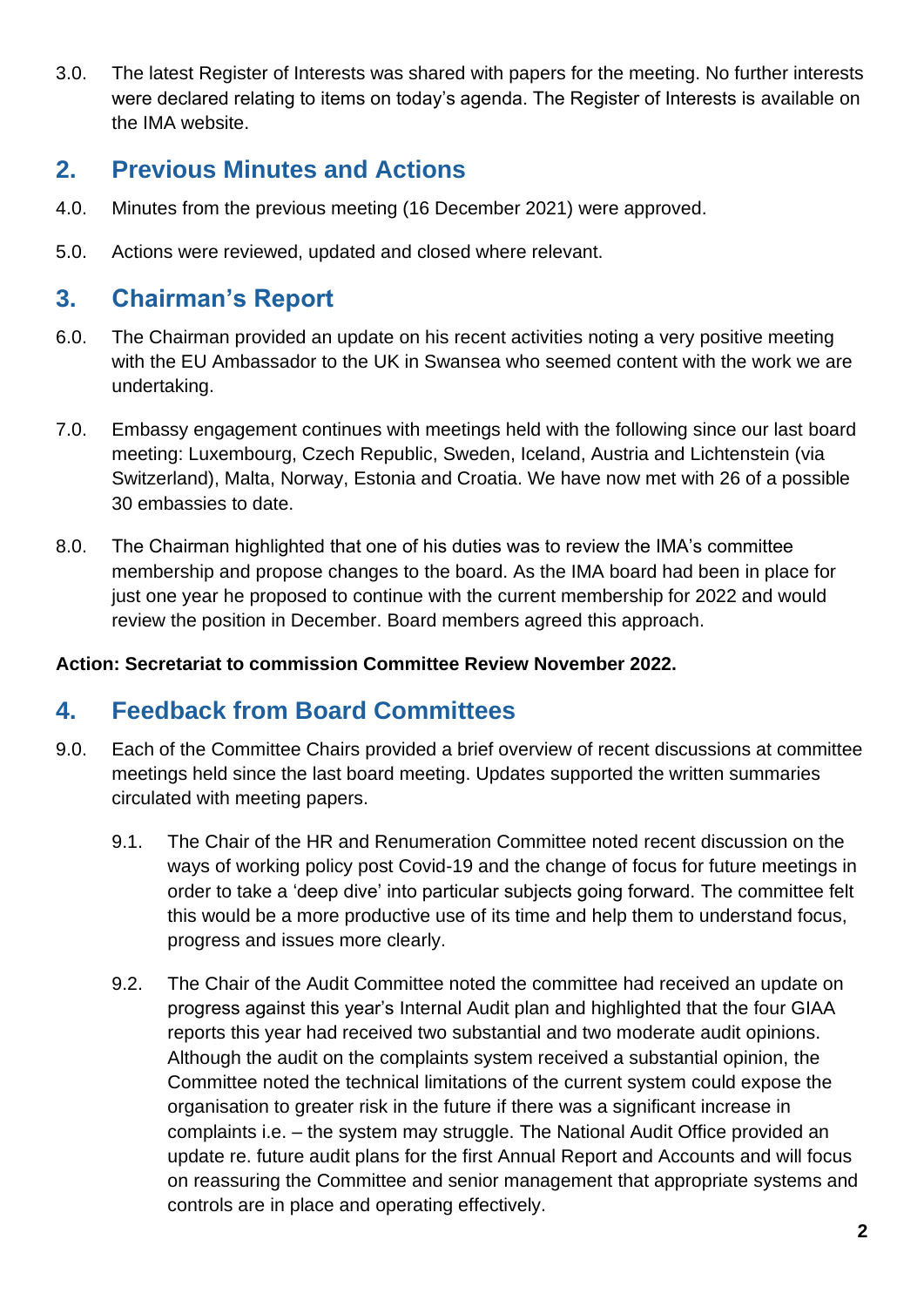9.3. The Chair of the Delivery and Impact Committee noted four main topics of discussion at the latest Committee meeting. Corporate performance, inquiries update, risks to delivery and 2022/23 annual plan. The Committee noted some slippage of the current annual plan e.g. due to reintroduction of covid-19 restrictions over the winter but accepted reasoning behind progress. The Committee noted the progress of current inquiry work and in particular the pilot scheme to contact all 22 local authorities in Wales regarding how they have responded to EUSS applications for looked after children.

#### **Action: PE to provide update on response from LAs in Wales and next steps on the pilot exercise.**

# **5. Chief Executive's Report**

- 10.0. Kate Chamberlain (KC) invited Pam Everett (PE) to present an overview of two recent complaints received relating to residency and coordination of social security and how these have been handled and progressed.
- 11.0. The board queried the data being collated behind complaints relating to border issues to be able to track trends and locations in case of particular issues. PE confirmed we are liaising with the Home Office (HO) regarding required travel documentation and the HO recently wrote to carriers re. travel guidance and information. We are monitoring this data and will use it to communicate with particular carriers or airports/ports if patterns emerge requiring us to do so.
- 12.0. KC proceeded to provide an update of operational activities since the last board meeting including the submission of the Annual Plan 2022/23 and the launch of this year's Annual Survey. KC also highlighted the planning and development that is currently going into the next phase of operational delivery i.e. what are the likely issues to be once teething issues with systems etc have been resolved. We note there will be two groups of EU citizens in future - those with and without protected rights so issues will affect individuals differently and public bodies will need to distinguish. This introduces the possibility of error and of eligible individuals not receiving their rights.
- 13.0. The board requested increased promotion of the current Annual Survey among European embassies.

#### **Action: Communications team to contact all embassies individually to retweet / share link to the annual survey.**

- 14.0. KC noted stakeholder engagement continues, with ongoing embassy visits with the Chairman and a developing working relationship with the Italian embassy staff which is leading to embassies discussing the IMA and our work amongst themselves and leading to contact re. issues they become aware of.
- 15.0. Other key meetings this month include the EUSS Steering Group and the EU Committee to the Regions, meeting in Cardiff this month.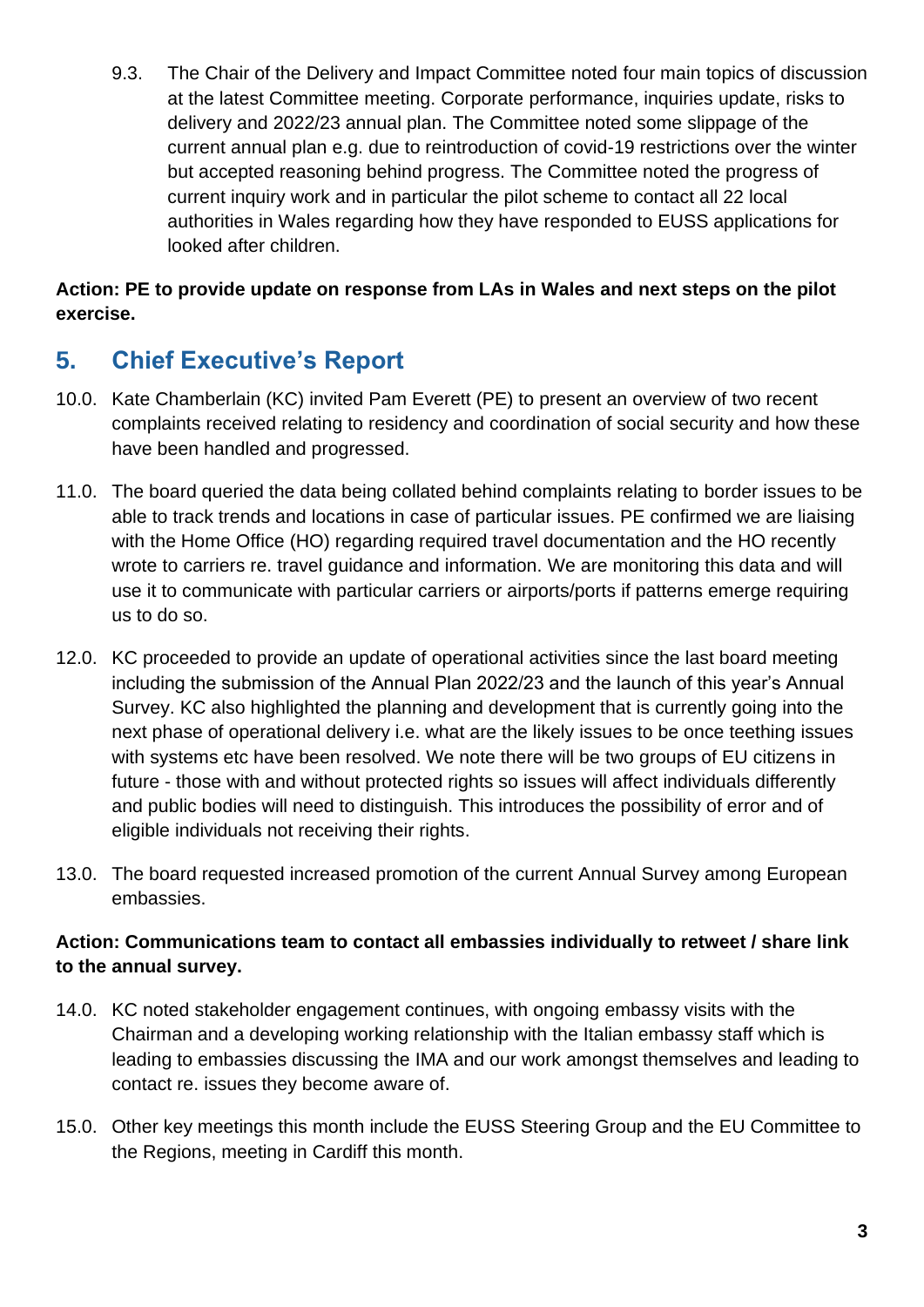16.0. KC confirmed we are still awaiting confirmation from MoJ on the formal budget for next year.

## **6. Finance Report**

- 17.0. Andrew Bagley (AB) presented the latest finance position to the end of January 2022, outlining the current underspend and expected forecasts to year end. Several risks have been identified that may require additional funding linked to potential legal and estates costs have not yet been included in the forecast but if they materialise, we expect to be able to manage them within the current underspend. We remain within control totals for expected year end position.
- 18.0. AB outlined a request to the board in paragraph eight of the meeting paper to approve movement of in-year budget between budget lines. This is to ensure we balance our budget as much as possible before year end. The board were content with this approach.

#### **Decision: Requested in-year budget movements agreed.**

- 19.0. AB highlighted there was still a delay to the Ministry of Justice agreeing final budgets across the department and of arm's length bodies for 2022/23. However, we are reasonably confident that our current request will be agreed this month. Subject to final approval AB presented a provisional budget breakdown for the IMA in 2022/23 and requested board approval in principle.
- 20.0. AB also requested that the detailed budget is delegated to the CEO / Director of Governance and Corporate Services; such that lower level budget virements can be implemented in a timely manner; whilst noting budgets must stay within both control totals agreed with MoJ and the IMA Board.
- 21.0. The board were content with the approach if the final budget is what is expected or within control totals. This was also agreed for smaller virements within expected control totals. If there is a larger difference the board requested a decision by correspondence to agree any significant changes to the proposal.

#### **Decision: Small virements within expected control totals delegated to CEO.**

**Action: AB to seek decision by correspondence for significant change in budget agreement with Ministry of Justice.** 

**Decision: Provisional budget allocation 2022/23 agreed.**

# **7. Corporate Risk Register**

- 22.0. AB introduced the summary of the latest corporate risk register noting which risks were new, reopened or had been de-escalated and closed. The common factor linking the majority of high risks is the lack of clarity on next year's budget, however as noted earlier, this is expected before the end of March 2022.
- 23.0. KC noted that there is increased financial risk going into next year as we are yet to have a full complement of staff due to recruitment delays and notice periods still underway. Further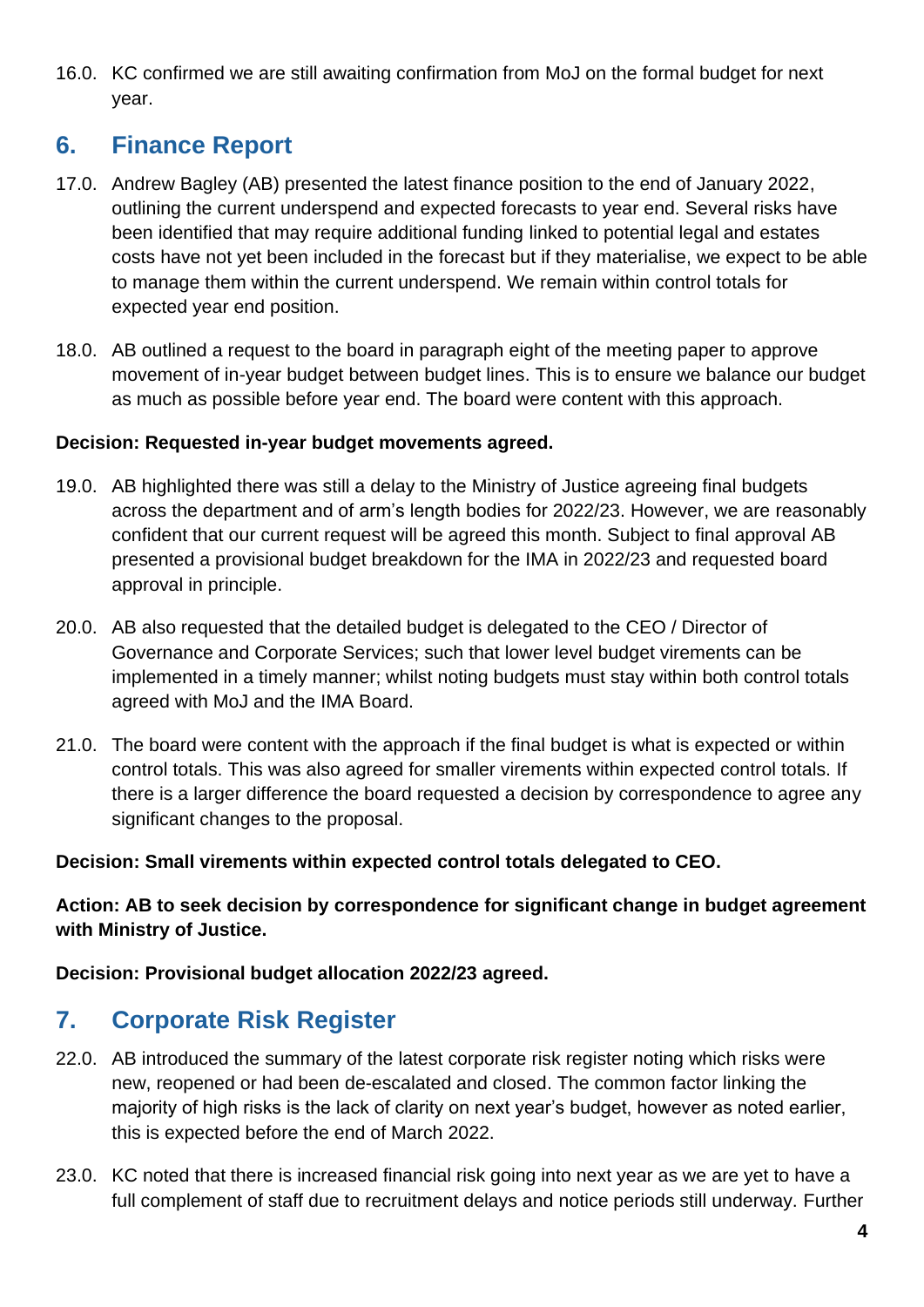work is also ongoing to better reflect the independence of the organisation within the risk register framework.

24.0. The board queried the purpose of risk COR\_058 relating to the visibility of the IMA's actions and agreed it should be discussed at a future Delivery and Impact Committee regarding its focus given we are now up and running as an organisation.

# **8. Performance Dashboard**

- 25.0. AB presented a summary of the latest Annual Plan Performance Dashboard 2021/22 noting the current position of our 31 measures and their predicted year end position. The majority have been achieved, some achieved later than planned and some absolute targets that were missed which have led to amber measures but still a large proportion of the work completed in year. Three measures will not be reported at year end as they are related to inquiry work that has not yet been undertaken.
- 26.0. The board welcomed the presentation and were content with the current position as has been a developing picture throughout the year and there were no new issues that the board were not already aware of. The board noted the dashboard is difficult to read and requested that the information is presented in a different format in future.

#### **Action: Governance team to amend dashboard presentation for future meetings.**

# **9. Litigation Panel Update**

- 27.0. RD presented an update on the work of the litigation panel since September 2021, providing an overview of decisions made. The most significant issue to draw out was the progress of the Judicial Review claim filed against the Home Office and RD provided an update on the latest position and likely next steps.
- 28.0. The board were happy with the work of the litigation panel, noting it works well as it has the flexibility to meet quickly when needed.
- 29.0. RD proposed the board receive annual updates on the litigation panel's work if the board felt this appropriate. Members felt the updates were useful and interesting for those not as closely connected to this work and provided an opportunity to reflect on how we are making a difference to the citizen therefore requested the updates are still provided every six months.

#### **Decision: Legal Services to maintain providing updates on the work of the Litigation Panel twice a year.**

30.0. RD also noted that the legal risk relating to the time limit within which the IMA should bring any litigation action is likely to reduce due to increased confidence in our operations and advice from counsel on likely options that could enable an extension to the limit in the particular circumstances. The board were content with this approach.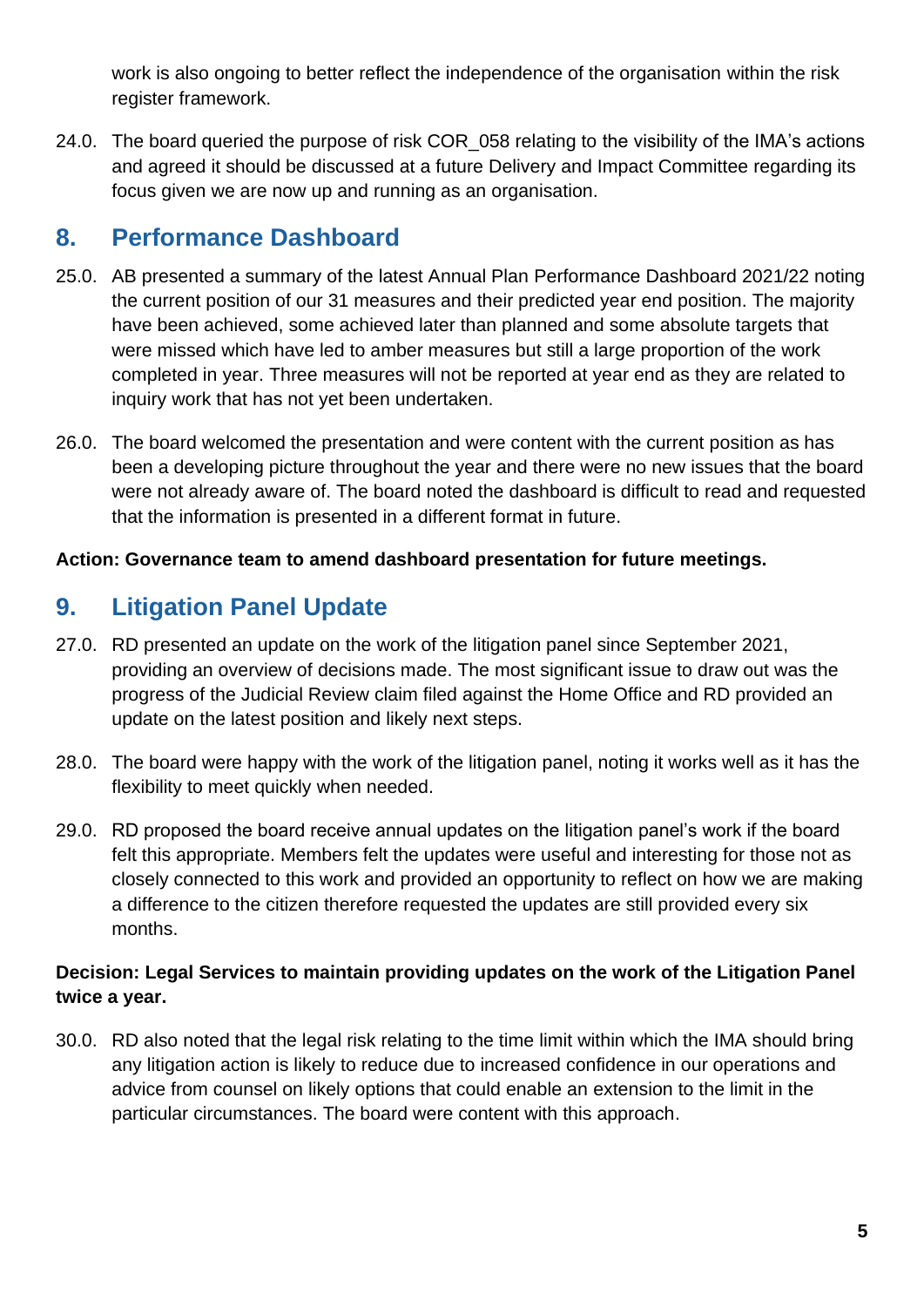# **10. Operational Ways of Working Update**

- 31.0. PE presented an overview of proposed changes to the ways of working of the operational delivery directorate. This is as a result of the difference between the plan of how and what the organisation was set up to deliver and now a year after our launch how things are working in practice.
- 32.0. The proposal brings together the current Intelligence and Complaints teams to create one team where we get information from a range of sources re. citizen experience. The second team will then use the information gathered to focus on public authorities' compliance with the Withdrawal Agreement and to progress with the tools available to us e.g. inquiry as needed. PE confirmed we are currently awaiting the budget for 2022/23 in order to confirm the exact structure. PE also confirmed that the Operational Guidance will be updated in line with new ways of working and published.
- 33.0. KC noted there is still ongoing work to establish our longer term focus and how we share/communicate our work in the future.
- 34.0. The board were content with the proposed direction of travel, noting sound reasoning for the changes given initial expectations of the organisation and what has been found in practice since we launched.

## **11. IMA Change Projects Overview**

- 35.0. Gillon Benoy (GB), Corporate Change Manager joined the meeting to present an overview of change projects across IMA. GB introduced the weekly change update report provided to Executive Team to support tracking project milestones and ensure delivery report since November. This provides weekly oversight.
- 36.0. KC explained the purpose of the report was to maintain oversight and ensure pace of delivery was maintained which dropped slightly once project managers returned to Ministry of Justice in March 2021.
- 37.0. The board asked if there had been any feedback from staff and queried how well this information is shared among staff to ensure staff know deadlines are being monitored. GB confirmed this is only being reported to ET, but it can be extended. The board also queried the criteria to add/remove projects from the report? And if it helps the Executive team to see the information in this format? Executive Team noted the report includes the highest profile and time critical projects therefore is useful to maintain oversight aside from directorate day to day work.
- 38.0. The board were reassured that this reporting is in place within the organisation.

### **12. Framework Document**

39.0. AB introduced an updated version of the IMA's Framework Document which is an agreement of how we will work with the sponsoring department Ministry of Justice. This is currently awaiting HM Treasury agreement before seeking signoff between the MoJ and IMA Accounting Officer. The key updates since the original version the board reviewed in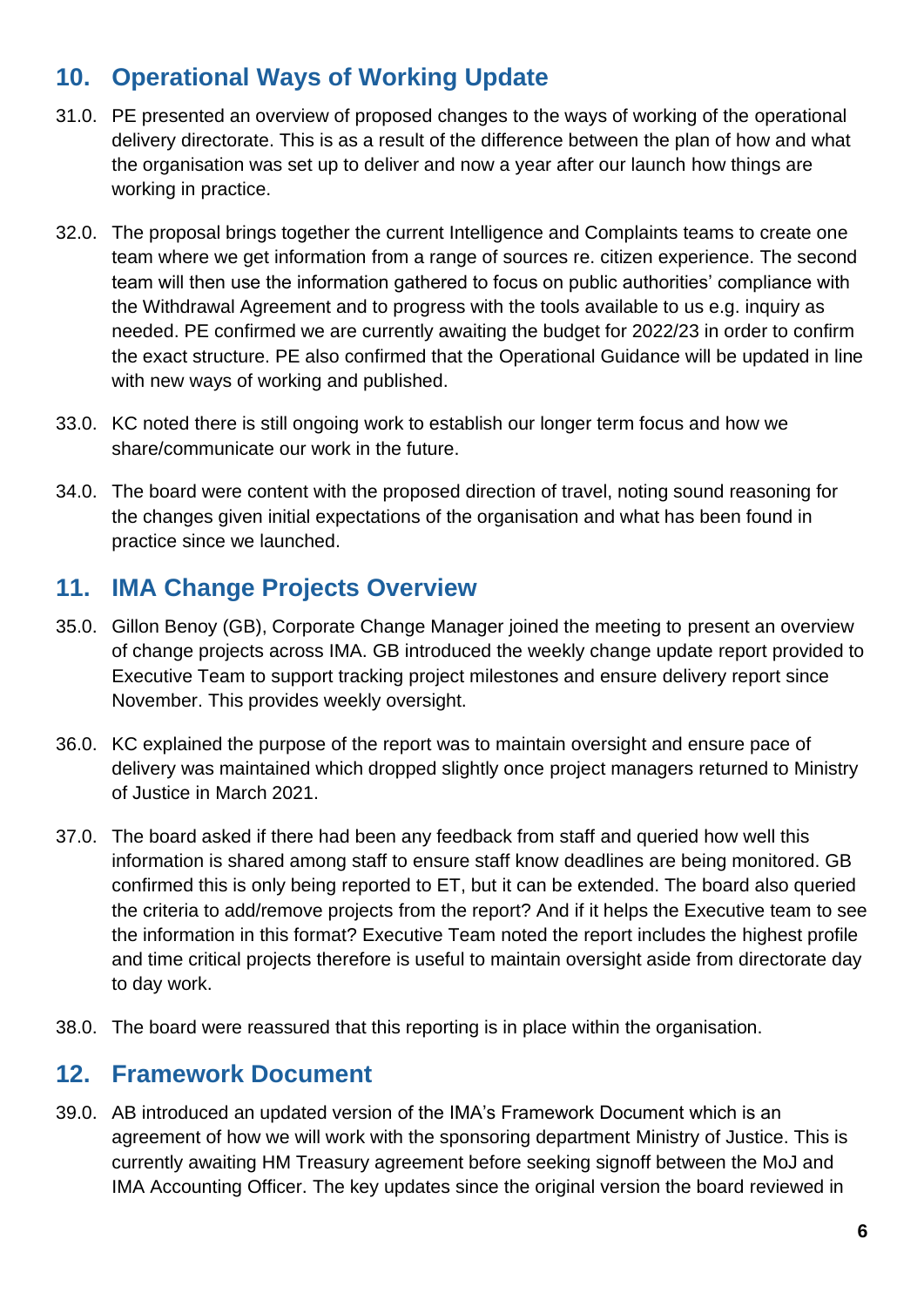January 2021 included: clarification of finance and procurement arrangements, board and committee responsibilities; use of temporary or contracted workers and data transparency.

40.0. The board were content with the majority of the document but requested strengthening of paragraph 30 to maintain our independence and note that we are corporately linked to MoJ but operationally independent.

**Action: AB to strengthen reference to operational independence before final framework document approved.** 

# **13. IMA Annual Report under A159(2) of the Withdrawal Agreement and A64(3) of the EEA EFTA Separation Agreement**

- 41.0. Anna Meredith (AM), Head of Strategy and Communications joined the meeting to introduce the final draft of the IMA's Annual Report to the Joint Specialised Committee. We are currently working to a mid-April deadline in line with similar reports to be submitted from the EU Commission and the EFTA Surveillance Authority. An overview of planned stakeholder engagement with the final report was also provided.
- 42.0. AM noted that we have now received a detailed and comprehensive submission from the Foreign, Commonwealth and Development Office (FCDO) which was missing in the submitted draft.
- 43.0. The board were concerned with the nil return from the Executive in Northern Ireland and the board member with specific knowledge for Northern Ireland offered to make contact if further support is required.

#### **Action: PE to contact LOR if additional support is required regarding Northern Irish information submission to the Annual Report.**

44.0. The board were content with the stakeholder engagement plan following publication of the annual report and requested that we write to all 30 embassies and include a hard copy of the annual report.

#### **Action: Communications team to write to all 30 embassies to provide a copy of the first Annual Report to the Joint Specialised Committee.**

45.0. The board were content with the approach to the report and acknowledge recent information received from the FCDO. The board requested to approve a final version of the report by correspondence once agreed.

**Decision: Board to agree the final version of the report by correspondence once full report completed.** 

# **14. Hybrid Working Paper**

46.0. AB introduced the IMA current approach to hybrid working which focuses on the needs of the task, team and individual when looking to increase the amount of time staff now spend in the office. Information has been shared with staff, a workshop undertaken with managers as well as consideration of back to the office guidance from MoJ and other welsh public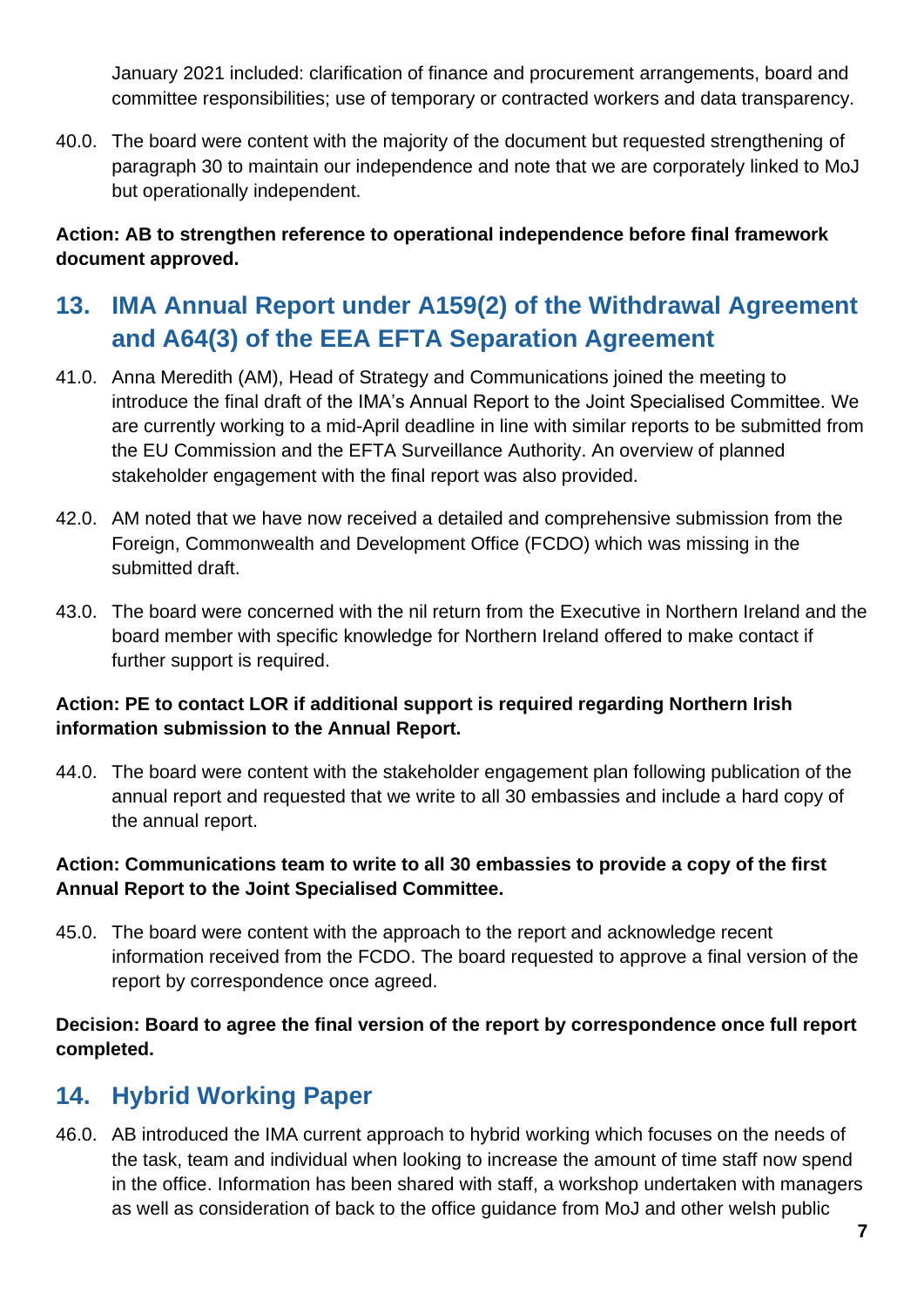sector organisations. The output creates a framework for implementation as we develop how we want to work as an organisation following the pandemic. The approach recommends monitoring attendance and increasing time spent in the office gradually to two or three days a week in the office by May 2022.

- 47.0. KC highlighted the issue of consistency and taking account of different factors that affect different individuals or groups of staff e.g. health reasons, attitudes, recruitment, retention. This does require a shift in mindset for staff to ask to work from home rather than agree to come to the office and there is work to be done in this area. Reference was made to a SMART working policy at another civil service department where staff were requested to attend the office 60% of the time could be considered to help change the mindset of staff to move back to the office.
- 48.0. The board acknowledged the difficult new environment that office working post Covid-19 is moving into and noted that where there are genuine medical reasons not to work from the office these must be handled via occupational health but noted that Covid-19 is no longer an acceptable reason not to attend the office. The board also noted that where staff are working from home permanently or regularly then they should be supported properly in terms of Health and Safety and Display Screen Equipment.
- 49.0. The board were concerned that the approach does not reference customers, productivity and creativity and felt it placed too much emphasis on the wishes of staff and not enough emphasis on the needs of the business.
- 50.0. The board agreed in principle to the benefits of adopting Hybrid working. They welcomed the paper presented but concluded more work was needed before the policy was finalised. The board recognised the benefits of working together and staff being in the same space to enable training and development, mentoring and monitoring. These are difficult to deliver remotely. The board noted a number of practicalities that must be thought through to ensure consistency e.g. contract arrangements, same days or flexible days, car parking, so as to avoid any confusion or resentment. The board recognised there may need to be different arrangements for the Legal team to cover specific skills through recruitment.
- 51.0. The board provided a strong steer that the executive team should aim for a hybrid working policy based on three days a week in the office/two days at home. It was agreed that decisions on next steps would be made by the Executive Team in light of this steer and the considerations in the previous paragraph.

## **15. Any Other Business**

#### Inquiry – update

- 52.0. KC provided an update that the Emerging Issues Group will be considering a proposal to move an investigated issue to a formal inquiry next week (21/3). This may attract significant attention as this would be the first formal inquiry we launch. KC queried how the board would like to be kept informed of progress.
- 53.0. The board queried the timing of an inquiry given other current world events however noted there could always be a reason to delay and if a threshold to launch an inquiry has been